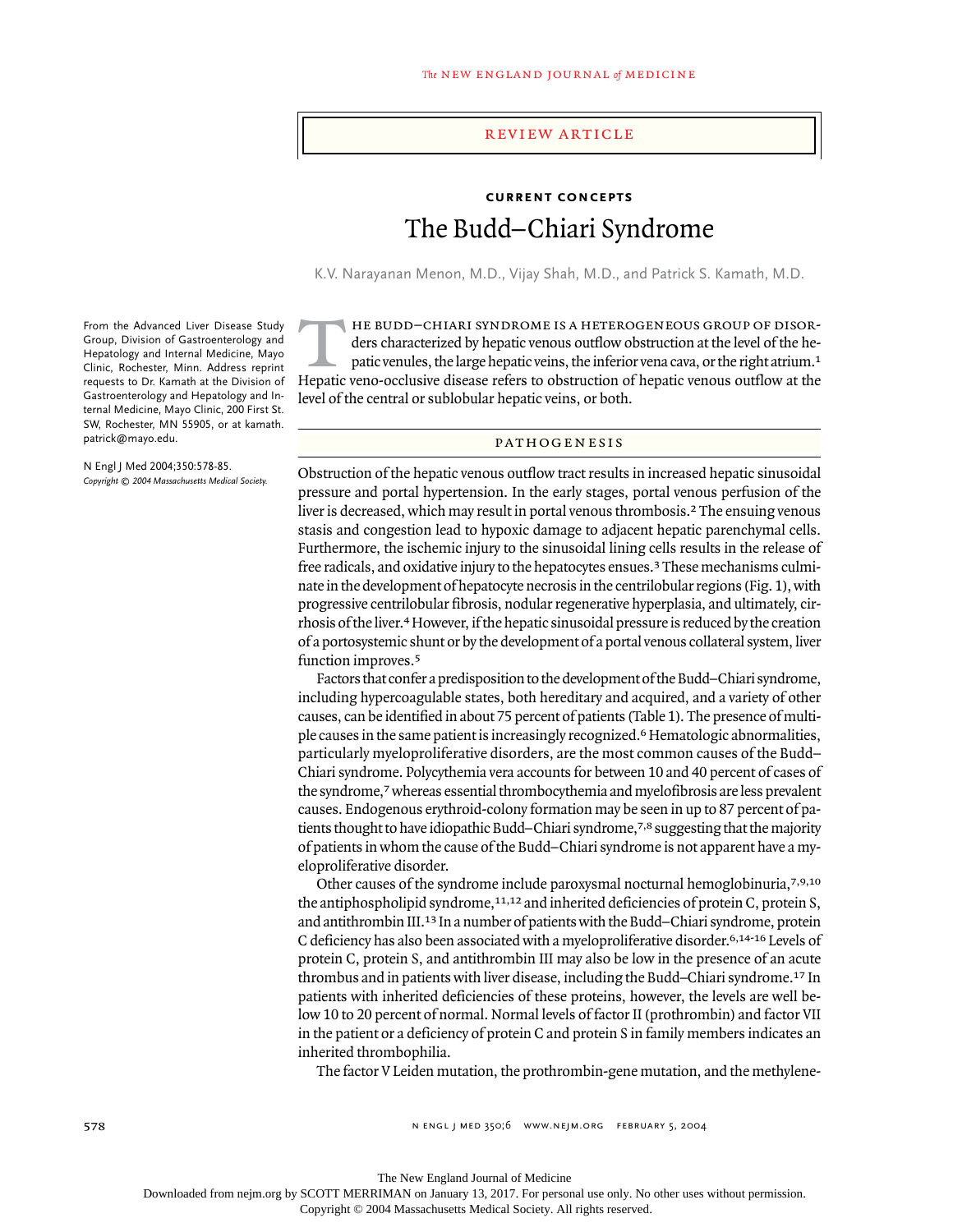tetrahydrofolate reductase mutation have also been noted in patients with the Budd–Chiari syndrome.<sup>6</sup> Although some of these mutations, when present alone, may not confer a predisposition to hepatic venous thrombosis, the association of any one of them with another predisposing factor may result in the Budd–Chiari syndrome.

The relative risk of hepatic-vein thrombosis among women who use oral contraceptives is 2.37, which is similar to their relative risk of stroke, myocardial infarction, and venous thromboembolism.<sup>18</sup> Hepatic-vein thrombosis has been described both in pregnancy and in the immediate postpartum period.19 It is, however, becoming increasingly clear that many patients in whom the Budd–Chiari syndrome develops in association with the use of oral contraceptives or pregnancy may also have an underlying thrombophilia, either inherited or acquired.18,20

### clinical manifestations

The clinical presentation of the Budd–Chiari syndrome depends on the extent and rapidity of hepatic-vein occlusion and on whether a venous collateral circulation has developed to decompress the liver sinusoids. The syndrome can be classified as fulminant, acute, subacute, or chronic. Patients with the fulminant form of the syndrome present with hepatic encephalopathy within eight weeks after the development of jaundice. This presentation is uncommon. Patients with the acute syndrome have symptoms of short duration, intractable ascites, and hepatic necrosis without the formation of venous collaterals. The subacute form, which is the most common, has a more insidious onset; ascites and hepatic necrosis may be minimal, because the hepatic sinusoids have been decompressed by a portal and hepatic venous collateral circulation. When the Budd–Chiari syndrome is acute, thrombosis of all the major hepatic veins is usual, whereas in the subacute form it is present in only a third of patients. The chronic form is manifested as complications of cirrhosis.

Abdominal pain, hepatomegaly, and ascites are present in almost all patients with the Budd–Chiari syndrome.19,21 However, asymptomatic patients with hepatic-vein thrombosis have also been described in whom the liver sinusoids were decompressed by large intrahepatic and portosystemic collaterals.9 Nausea, vomiting, and mild jaundice are more frequent in the fulminant and acute forms, whereas splenomegaly and esophagogastric varices may be seen in the chronic forms. When the inferior vena cava is occluded, dilated venous collaterals are present in the flanks and over the back, along with pedal edema (Fig. 1).

Although a presentation with tricuspid regurgitation, constrictive pericarditis, and a right atrial myxoma may have manifestations that are indistinguishable from those of the Budd–Chiari syndrome, these other conditions can be ruled out by careful cardiovascular examination. The absence of hepatojugular reflux with the application of abdominal pressure also rules out a cardiac cause of ascites. Because the Budd–Chiari syndrome is not often considered as a diagnosis, patients with prominent abnormalities on liver-function tests may be mistakenly evaluated for hepatitis. More often, patients receive a diagnosis of cholecystitis because of the combination of abdominal pain and an ultrasonographic examination that shows thickening of the gallbladder wall. It is not unusual for these patients to undergo cholecystectomy. Finally, numerous investigations are often performed to determine the cause of ascites, delaying definitive therapy. It is essential, therefore, to consider a diagnosis of the Budd–Chiari syndrome in all patients with thrombophilia who have ascites, upper abdominal pain, or abnormalities on liver-function tests.

#### diagnosis

Serum aspartate and alanine aminotransferase levels may be more than five times the upper limit of the normal range in the fulminant and acute forms of the Budd–Chiari syndrome, whereas increases are smaller in the subacute form. Serum alkaline phosphatase and bilirubin levels also increase to a varying extent, along with a decrease in serum albumin. The serum–ascitic fluid albumin gradient is high, with the total protein level in the ascitic fluid usually more than 2.5 g per deciliter, which is similar to the composition of ascites in patients with cardiac disease.

Doppler ultrasonography of the liver (Fig. 2), with a sensitivity and specificity of 85 percent or more, is the technique of choice for initial investigation when the Budd–Chiari syndrome is suspected.22 Necrotic areas of the liver are better seen, however, on contrast-enhanced computed tomographic (CT) scanning, which may be recommended to delineate the venous anatomy and the configuration of the liver when a transjugular intrahepatic portosystemic shunt is being considered. Magnetic resonance imaging (MRI) shows hepatic-vein thrombo-

The New England Journal of Medicine

Downloaded from nejm.org by SCOTT MERRIMAN on January 13, 2017. For personal use only. No other uses without permission.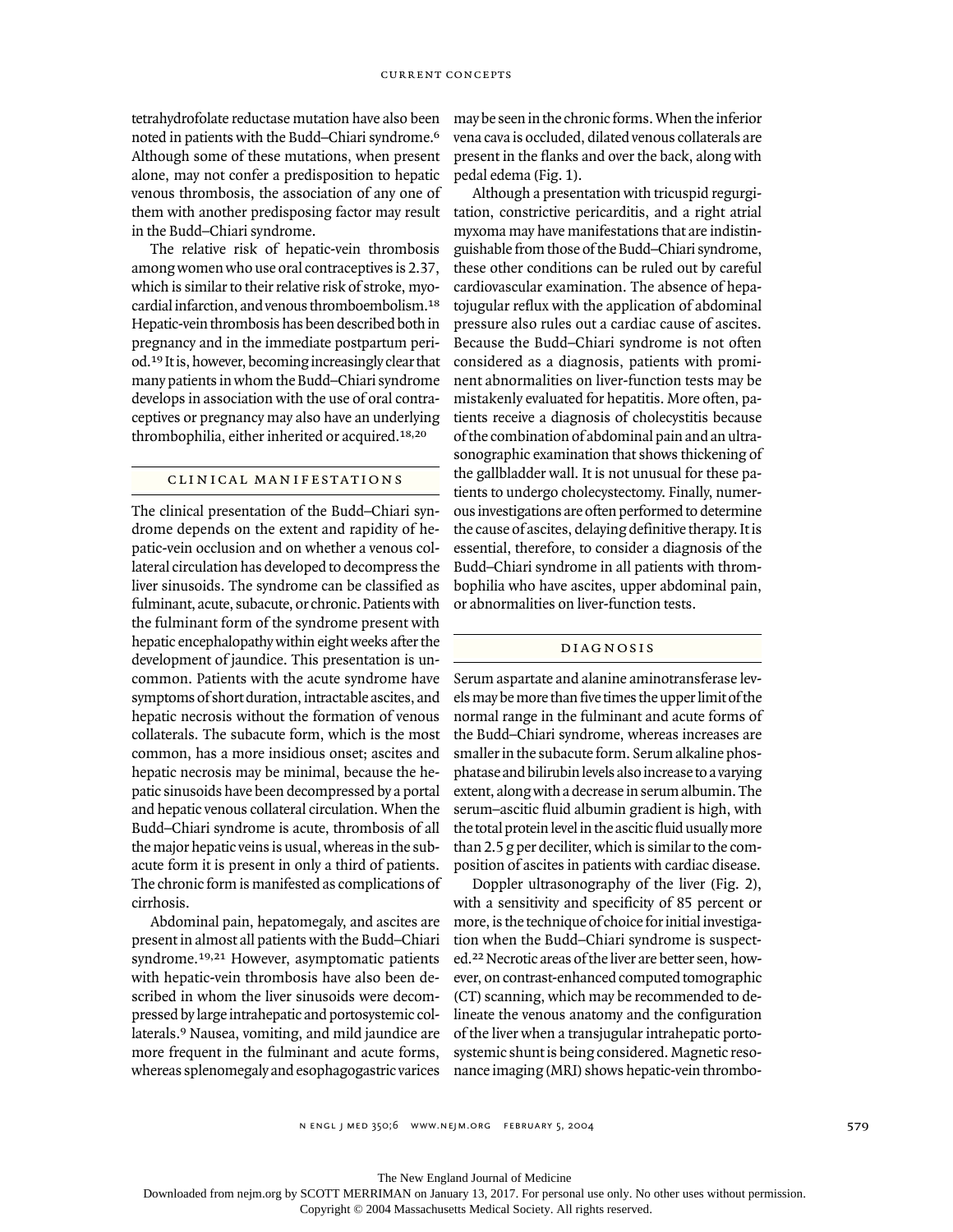sis, but it is more expensive than CT scanning and less readily available. However, MRI is better for visualizing the whole length of the inferior vena cava and may permit differentiation of the acute form of the Budd–Chiari syndrome from the subacute and chronic forms.23 In some patients, echocardiography may be needed to rule out tricuspid regurgitation, constrictive pericarditis, or a right atrial myxoma.

The diagnosis of the Budd–Chiari syndrome is confirmed by a "spiderweb" pattern on hepatic venography (Fig. 1), and the confirmation is necessary, even with a negative result on ultrasonographic examination, when there is a strong clinical suspicion of the Budd–Chiari syndrome.24 The inferior vena cava may have a thrombus or may be compressed by an enlarged caudate lobe. Measurement of the portacaval venous pressure gradient (the portal-vein pressure minus the infrahepatic vena caval pressure) may be useful in determining the likelihood that portacaval shunting will be successful. If possible, a transjugular liver biopsy of both the right and left lobes should be carried out at the time of the angiographic investigation to confirm the diagnosis and to help guide therapy, though the appropriateness of biopsy has not yet been established.<sup>25</sup>

#### management

Therapy for patients with the Budd–Chiari syndrome includes medical management and the relief of hepatic venous outflow tract obstruction in order to prevent necrosis, with liver transplantation in selected patients, especially those with fulminant hepatic failure. In the absence of controlled clinical trials, therapeutic approaches are often influenced in large part by institutional expertise. The need for a team-based approach, with the participation of a hepatologist, a hematologist, an interventional radiologist, and a surgeon, cannot be overemphasized. The following recommendations reflect our practice in a tertiary care referral center (Table 2).

## **medical management**

Medical management of the Budd–Chiari syndrome consists of efforts to control the further development of ascites, the use of anticoagulation therapy to prevent further extension of the venous thrombosis, and the treatment of detectable underlying causes. Ascites is managed by restricting the patient's sodium intake to 90 mmol per day and administering

#### **Figure 1 (facing page). Obstruction of the Venous Outflow Tract of the Liver in the Budd–Chiari Syndrome.**

The Budd–Chiari syndrome results from the obstruction of the hepatic venous outflow tract due to ostial stenosis, thrombosis, or inferior vena caval webs (Panel A). Because the caudate lobe drains directly into the inferior vena cava, it hypertrophies in response to liver necrosis in other lobes and may thus compress the inferior vena cava. Findings on physical examination include ascites and an absent hepatojugular reflux. The abdominal veins are dilated (inset) as a result of obstruction of the inferior vena cava. A collateral circulation is formed that connects superficial inferior epigastric veins (inferior vena cava territory) to superior epigastric veins (superior vena cava territory). On venographic examination, the right hepatic vein is not visualized; instead, there is a rich collateral circulation between the tributaries of the hepatic vein and the liver capsule, which forms a "spider's web" (Panel B). When the occlusion of the hepatic vein is incomplete, there is a coarse collateral circulation. On histologic examination, the hepatic sinusoids surrounding the central vein may be dilated and filled with blood (Panel C). Liver cells around the central vein are necrotic (centrilobular necrosis). In the normal liver, venographic examination of the right hepatic vein shows no collateral circulation between the tributaries of the hepatic vein (Panel D). Histologic examination shows plates of hepatocytes arranged around the portal tract and draining into the central vein; the sinusoids between the plates are not dilated (Panel E).

spironolactone and furosemide to achieve a negative sodium balance. Large-volume paracentesis and intravenous infusions of albumin are necessary when ascites is tense or refractory to diuretic therapy.<sup>27</sup> Heparin therapy is recommended in the initial stages. Warfarin is usually used for long-term anticoagulation, with the goal of achieving an international normalized ratio for prothrombin time of 2.0 to 2.5.

Two studies suggest that a favorable outcome can be achieved with medical therapy alone.28,29 However, the patients in these studies were not randomly assigned to the treatment groups, and the results must therefore be viewed with caution. We recommend medical therapy alone for patients in whom there is no ongoing hepatic necrosis, as indicated by the presence of few symptoms, relatively normal liver-function results, and ascites that is easily controlled. Coagulopathy, encephalopathy, and the hepatorenal syndrome are indicative of a poor prognosis and warrant urgent relief of hepatic venous obstruction. If this fails, liver transplantation should be considered.

n engl j med 350;6 www.nejm.org february 5, 2004

The New England Journal of Medicine

Downloaded from nejm.org by SCOTT MERRIMAN on January 13, 2017. For personal use only. No other uses without permission.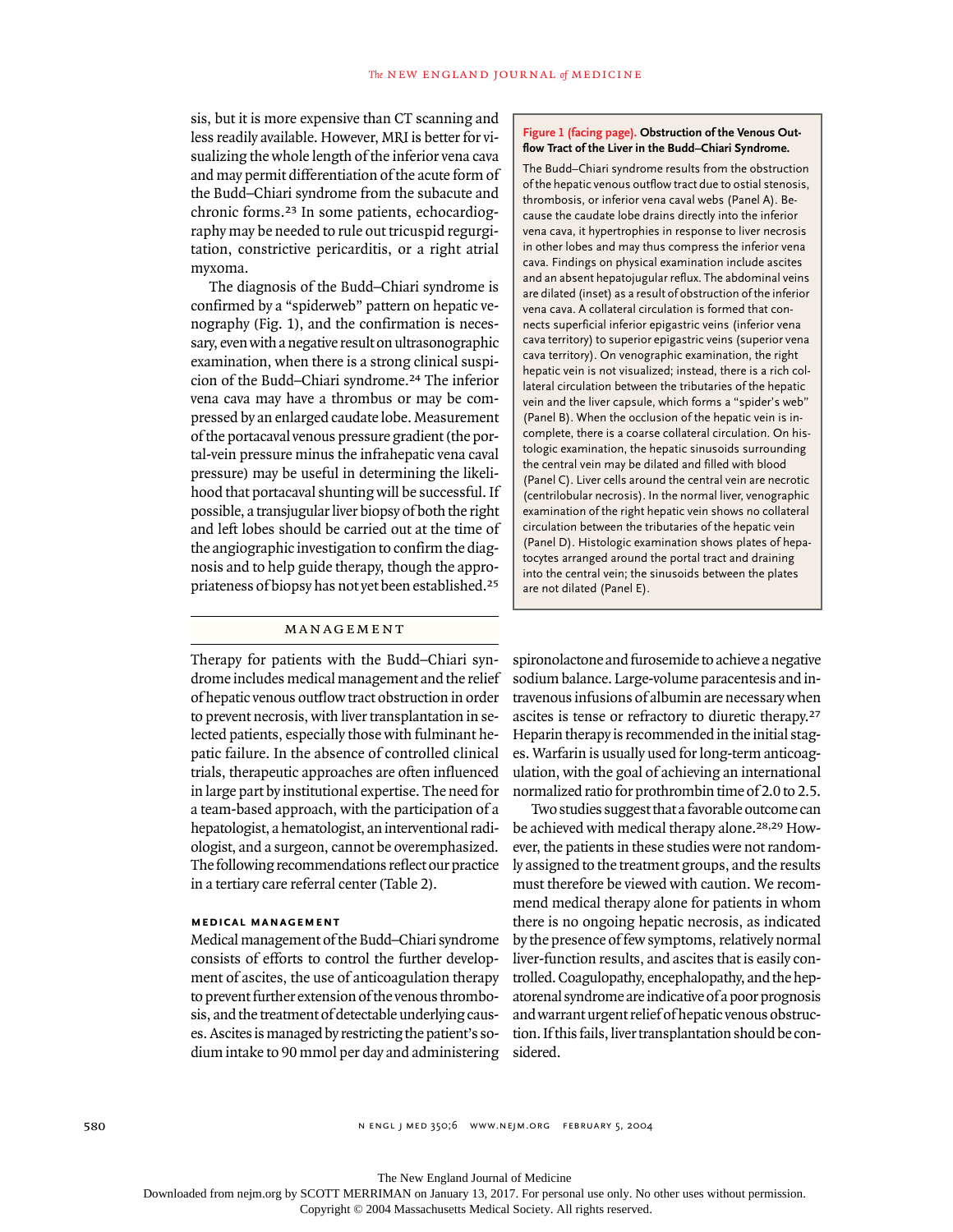

n engl j med 350;6 www.nejm.org february 5, 2004

The New England Journal of Medicine

Downloaded from nejm.org by SCOTT MERRIMAN on January 13, 2017. For personal use only. No other uses without permission.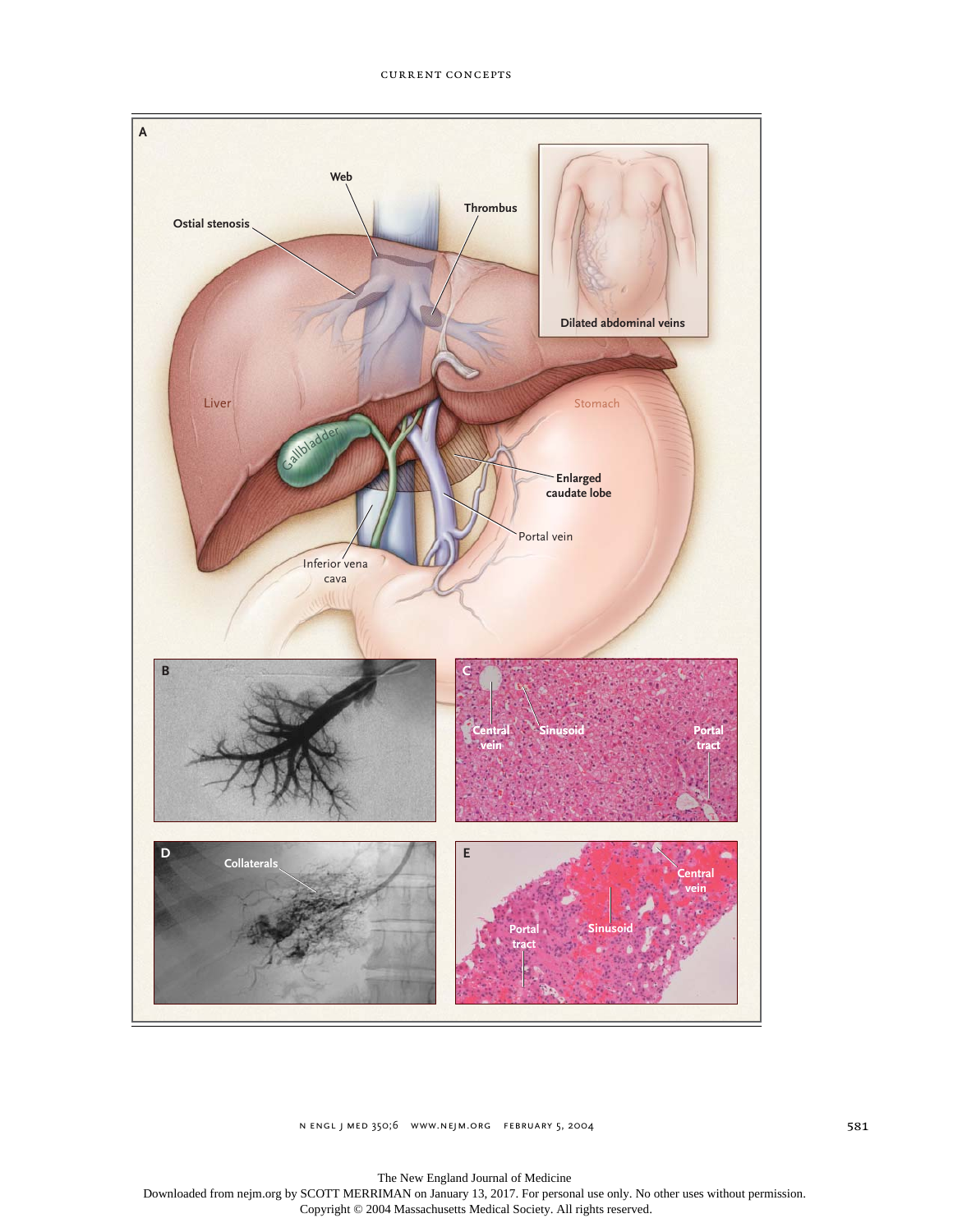#### *The* new england journal *of* medicine

| Table 1. Causes of the Budd-Chiari Syndrome.     |  |  |  |  |
|--------------------------------------------------|--|--|--|--|
| Common causes                                    |  |  |  |  |
| Hypercoagulable states                           |  |  |  |  |
| Inherited                                        |  |  |  |  |
| Antithrombin III deficiency                      |  |  |  |  |
| Protein C deficiency                             |  |  |  |  |
| Protein S deficiency<br>Factor V Leiden mutation |  |  |  |  |
| Prothrombin mutation                             |  |  |  |  |
| Acquired                                         |  |  |  |  |
| Myeloproliferative disorders                     |  |  |  |  |
| Paroxysmal nocturnal hemoglobinuria              |  |  |  |  |
| Antiphospholipid syndrome                        |  |  |  |  |
| Cancer<br>Pregnancy                              |  |  |  |  |
| Use of oral contraceptives                       |  |  |  |  |
| <b>Uncommon causes</b>                           |  |  |  |  |
| Tumoral invasion                                 |  |  |  |  |
| Hepatocellular carcinoma                         |  |  |  |  |
| Renal-cell carcinoma                             |  |  |  |  |
| Adrenal carcinoma                                |  |  |  |  |
| Miscellaneous                                    |  |  |  |  |
| Aspergillosis                                    |  |  |  |  |
| Behçet's syndrome<br>Inferior vena caval webs    |  |  |  |  |
| Trauma                                           |  |  |  |  |
| Inflammatory bowel disease                       |  |  |  |  |
| Dacarbazine therapy                              |  |  |  |  |
| Idiopathic                                       |  |  |  |  |
|                                                  |  |  |  |  |

## **relief of hepatic venous outflow tract obstruction**

*Thrombolytic Therapy and Angioplasty*

Thrombolytic therapy is considered in patients with the acute form of the Budd–Chiari syndrome, especially in the rare situation in which angiographic examination reveals a fresh thrombus. Urokinase (240,000 U per hour for 2 hours, followed by 60,000 U per hour) or tissue plasminogen activator (0.5 to 1.0 mg per hour) is infused directly into the thrombosed hepatic vein for about 24 hours by a transfemoral or transjugular route.24,30 Although early thrombolysis is most successful, encouraging results have been obtained with thrombolysis carried out even two to three weeks after the onset of symptoms. However, the overall success rate is low with thrombolytic therapy, and there is a risk of bleeding.

Percutaneous or transhepatic angioplasty of localized segments of the narrowed hepatic vein or inferior vena caval webs may relieve symptoms in more than 70 percent of patients; however, the risk of restenosis is high and warrants regular follow-up with the use of Doppler ultrasonography to determine venous patency.14,31,32 If thrombolytic thera-



#### **Figure 2. Doppler Ultrasonographic Examination of the Right Hepatic Vein.**

Panel A shows a normal right hepatic vein. In Panel B, Doppler evaluation of the right hepatic vein reveals a biphasic wave form. In Panel C, Doppler imaging shows no flow in the right hepatic vein in a patient with the Budd– Chiari syndrome. Other features of this syndrome on Doppler ultrasonography of the hepatic vasculature include nonvisualization of the hepatic vein or of its confluence with the inferior vena cava, stenosis or thrombosis of the hepatic veins, intrahepatic collaterals, and narrowing or obstruction of the infrahepatic inferior vena cava.

n engl j med 350;6 www.nejm.org february 5, 2004

The New England Journal of Medicine

Downloaded from nejm.org by SCOTT MERRIMAN on January 13, 2017. For personal use only. No other uses without permission.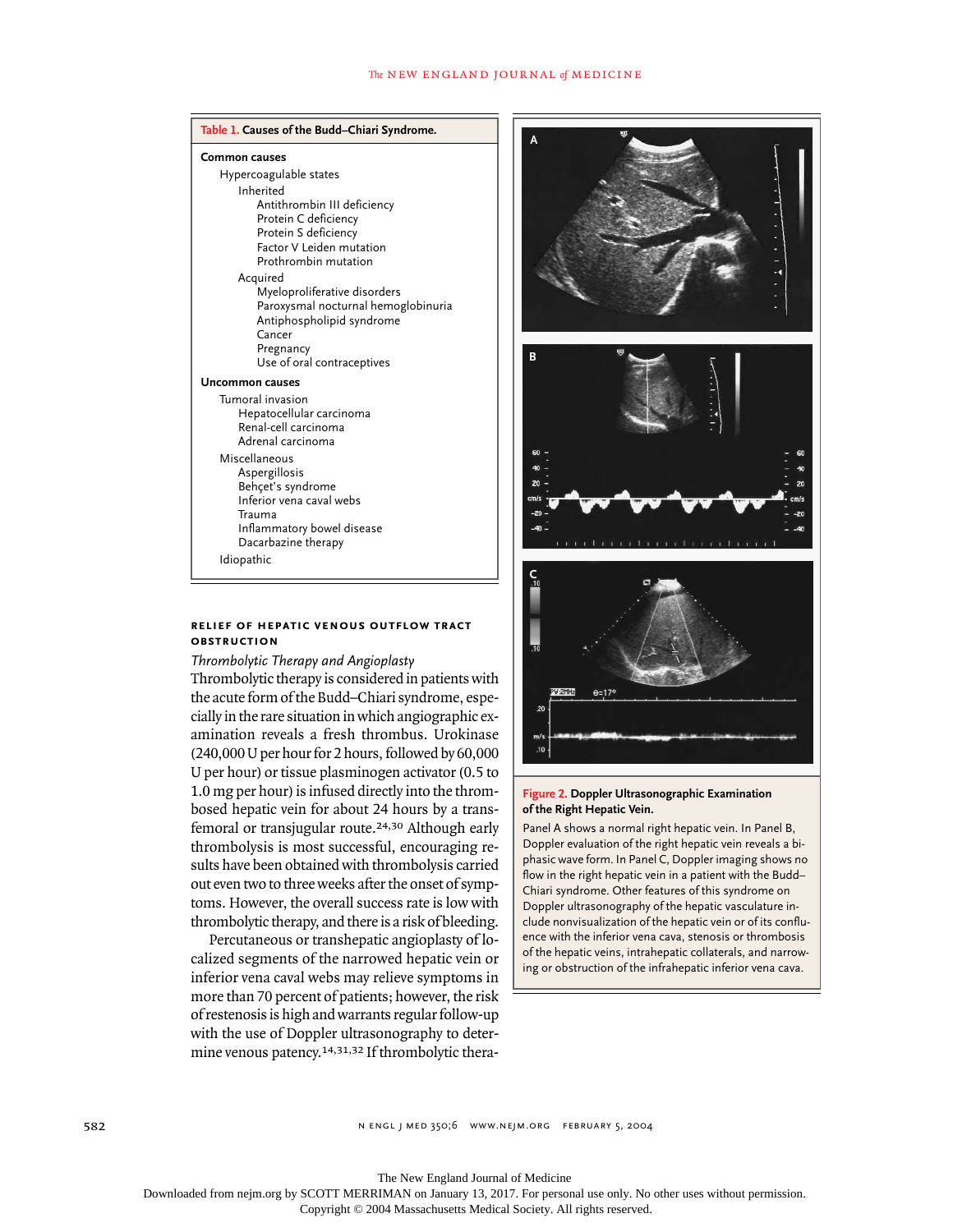| Table 2. Management of the Budd-Chiari Syndrome (BCS).* |                                                                                                                                                  |                                                                                                  |                                                                                            |  |
|---------------------------------------------------------|--------------------------------------------------------------------------------------------------------------------------------------------------|--------------------------------------------------------------------------------------------------|--------------------------------------------------------------------------------------------|--|
| <b>Treatment</b>                                        | Indication                                                                                                                                       | Advantages                                                                                       | <b>Disadvantages</b>                                                                       |  |
| Thrombolytic therapy                                    | Acute thrombosis                                                                                                                                 | Reverses hepatic necrosis<br>No long-term sequelae                                               | Risk of bleeding<br>Limited success                                                        |  |
| Angioplasty with and<br>without stenting                | <b>IVC</b> webs<br><b>IVC</b> stenosis<br>Focal hepatic-vein stenosis                                                                            | Averts need for surgery                                                                          | High rate of restenosis or shunt<br>occlusion                                              |  |
| <b>TIPS</b>                                             | Possible bridge to transplantation in<br>fulminant BCS<br>Acute BCS<br>Subacute BCS if portacaval pressure<br>gradient <10 mm Hg or occluded IVC | Low mortality<br>Useful even with compression of IVC<br>by caudate lobe                          | High rate of shunt stenosis<br>Extended stents may interfere<br>with liver transplantation |  |
| Surgical shunt                                          | Subacute BCS<br>Portacaval pressure gradient >10 mm Hg                                                                                           | Definitive procedure for many patients<br>Low rate of shunt dysfunction with<br>portacaval shunt | Risk of procedure-related death<br>Limited applicability                                   |  |
| Liver transplantation                                   | <b>Fulminant BCS</b><br>Presence of cirrhosis in BCS<br>Failure of portosystemic shunt                                                           | Reverses liver disease<br>May reverse underlying thrombophilia                                   | Risk of procedure-related death<br>Need for long-term immuno-<br>suppression               |  |

\* Information is from Ganguli et al.26 IVC denotes inferior vena cava, and TIPS transjugular intrahepatic portosystemic shunt.

py and angioplasty are unsuccessful, a transjugular intrahepatic portosystemic shunt or a surgical procedure should be considered.

*Transjugular Intrahepatic Portosystemic Shunts*

Placement of a transjugular intrahepatic portosystemic shunt between the hepatic and portal veins is useful in patients with an occluded inferior vena cava, those in whom the portal vein–infrahepatic vena caval pressure gradient is less than 10 mm Hg, and those with poor hepatic reserve. This type of shunt is also recommended in patients with the acute form of the Budd–Chiari syndrome in whom thrombolytic therapy has failed.

Shunt placement is technically successful in most patients, with few complications.26,33,34 If the hepatic veins are inaccessible because of occlusion of the ostia, a shunt can be placed directly between the retrohepatic vena cava and the portal veins.<sup>26</sup>

A transjugular intrahepatic portosystemic shunt may serve as a bridge to liver transplantation. Even though shunt stenosis occurs in the long term, patients in whom it occurs do not necessarily have renewed symptoms of the Budd–Chiari syndrome, because the shunt allows time for a collateral circulation to develop.35 The use of a shunt should be considered only in collaboration with a surgeon who performs liver transplantation, because a stent extending into the suprahepatic vena cava or into the main portal vein may create difficulties during the hepatectomy portion of the transplantation procedure.

*Surgery*

Peritoneovenous shunts may relieve ascites, but they do not result in a decrease in hepatic sinusoidal pressure. Liver dysfunction is not corrected, and such shunts are therefore not recommended. A localized membranous obstruction of the inferior vena cava may be treated by excision of the web and angioplasty of the vena cava. Although dorsocranial resection of the liver with hepatico-atrial anastomosis (the Senning procedure) has also been used for the treatment of membranous caval obstruction, very few patients are candidates for such procedures. Portosystemic shunting, liver transplantation, or both constitute the vast majority of surgical procedures carried out nowadays for treatment of the Budd–Chiari syndrome.

Portosystemic shunts, by relieving sinusoidal hypertension, may reverse hepatic necrosis and prevent cirrhosis. A surgical portosystemic shunt is recommended for patients with the subacute form of the disease when the underlying cause is associated with a favorable long-term outcome (e.g., when essential thrombocythemia is the cause), the patient is a good candidate for surgery (a patient with Child– Pugh class A liver disease), and the liver biopsy shows ongoing hepatic necrosis. A pressure gradient between the portal vein and the inferior vena cava of more than 10 mm Hg (required for adequate blood flow across the shunt) is associated with a successful long-term outcome, even in the presence of compression of the inferior vena cava by the caudate lobe of the liver.<sup>36</sup>

583

The New England Journal of Medicine

Downloaded from nejm.org by SCOTT MERRIMAN on January 13, 2017. For personal use only. No other uses without permission.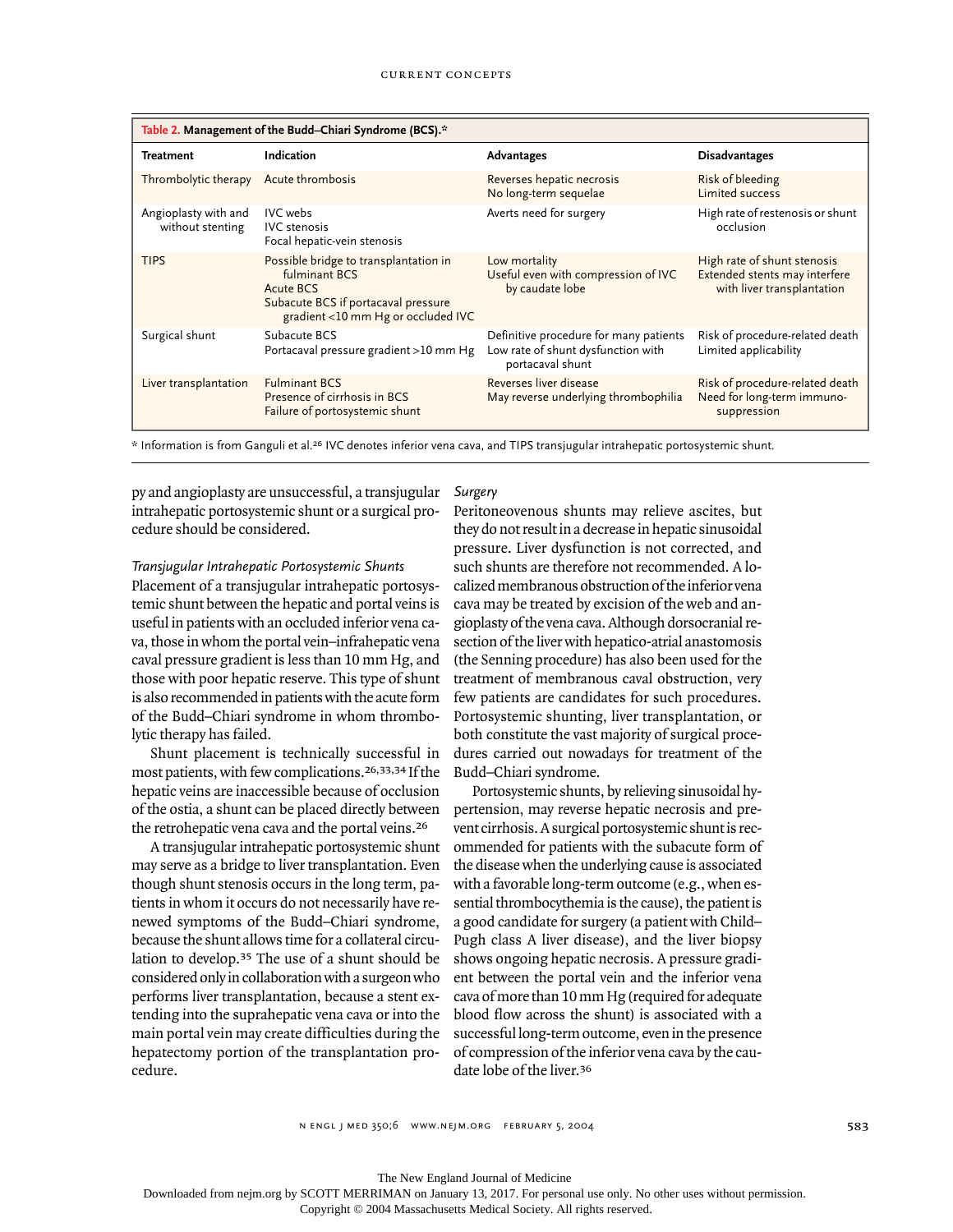Surgical shunts that have been used successfully in patients with the Budd–Chiari syndrome include a side-to-side portacaval shunt, a central splenorenal shunt, and a mesocaval shunt. A side-to-side portacaval shunt has a long-term patency rate of more than 90 percent, although the presence of a hypertrophied caudate lobe makes the vascular anastomoses more difficult to achieve.37 The five-year survival rate after surgical shunting ranges between 75 and 94 percent and is at the higher end of the range when the vena cava is not occluded.36,38 Patients with splenorenal or mesocaval shunts, myeloproliferative disorders, or a long duration of the Budd–Chiari syndrome before shunting are at increased risk for shunt thrombosis, as are those in whom a synthetic prosthesis has been used to create a shunt.39 Death as a result of the surgery has been related to poor hepatic reserve (Child–Pugh class B and class C liver disease).<sup>40</sup>

In some patients, progression to cirrhosis may occur even after portosystemic shunt surgery for the Budd–Chiari syndrome seemed successful.41 Mesoatrial shunts have been used when compression of the inferior vena cava resulted in a low portal vein–infrahepatic vena caval pressure gradient or when the inferior vena cava was occluded. Such shunts have a low rate of long-term patency<sup>42</sup> and thus should not be used if a transjugular intrahepatic shunt can be successfully placed.

#### **liver transplantation**

The five-year survival rate among patients undergoing liver transplantation for the Budd–Chiari syn-

drome is currently as high as 95 percent.<sup>41</sup> The indications for transplantation include fulminant hepatic failure, cirrhosis, and the failure of a portosystemic shunt, provided that the underlying disease is associated with a favorable long-term prognosis. Patients with polycythemia vera who have a hemoglobin level of more than 10 g per deciliter and a white-cell count of less than 30,000 per cubic millimeter and who do not have trisomy 8, circulating blasts, or profound hypercatabolic symptoms have an expected rate of survival of more than seven years and are reasonable candidates for transplantation.43,44 Patients with essential thrombocythemia have a good long-term prognosis and should also be considered for transplantation. Patients with paroxysmal nocturnal hemoglobinuria may have recurrent thrombosis after liver transplantation, but a survival rate of more than five years has been reported.45,46

Complications after liver transplantation for the Budd–Chiari syndrome include arterial and venous thrombosis and bleeding related to anticoagulant therapy. Because liver transplantation will theoretically correct the underlying thrombophilia in many patients, not all patients may require long-term anticoagulant therapy. In fact, myeloproliferative disorders have been managed with hydroxyurea and aspirin after liver transplantation but without anticoagulant therapy.47 However, multiple etiologic factors may be present in a patient with the Budd– Chiari syndrome, and it may therefore be reasonable to recommend long-term anticoagulant therapy after liver transplantation.

#### **references**

**1.** Ludwig J, Hashimoto E, McGill DB, van Heerden JA. Classification of hepatic venous outflow obstruction: ambiguous terminology of the Budd-Chiari syndrome. Mayo Clin Proc 1990;65:51-5.

**2.** Cazals-Hatem D, Vilgrain V, Genin P, et al. Arterial and portal circulation and parenchymal changes in Budd-Chiari syndrome: a study in 17 explanted livers. Hepatology 2003;37:510-9.

**3.** McCuskey RS. Morphological mechanisms for regulating blood flow through hepatic sinusoids. Liver 2000;20:3-7.

**4.** McCuskey RS, Reilly FD. Hepatic microvasculature: dynamic structure and its regulation. Semin Liver Dis 1993;13:1-12.

**5.** Terasaki M, Kitai T, Morimoto T, et al. Hemodynamics and hepatic energy metabolism in canine model of acute hepatic venous occlusion with mesocaval shunt. Eur Surg Res 1994;26:19-27.

**6.** Denninger MH, Chait Y, Casadevall N, et

al. Cause of portal or hepatic venous thrombosis in adults: the role of multiple concurrent factors. Hepatology 2000;31:587-91. **7.** Valla D, Casadevall N, Lacombe C, et al.

Primary myeloproliferative disorder and hepatic vein thrombosis: a prospective study of erythroid colony formation in vitro in 20 patients with Budd-Chiari syndrome. Ann Intern Med 1985;103:329-34.

**8.** Pagliuca A, Mufti GJ, Janossa-Tahernia M, et al. In vitro colony culture and chromosomal studies in hepatic and portal vein thrombosis — possible evidence of an occult myeloproliferative state. Q J Med 1990; 76:981-9.

**9.** Hadengue A, Poliquin M, Vilgrain V, et al. The changing scene of hepatic vein thrombosis: recognition of asymptomatic cases. Gastroenterology 1994;106:1042-7.

**10.** Ringe B, Lang H, Oldhafer KJ, et al. Which is the best surgery for Budd-Chiari syndrome: venous decompression or liver transplantation? A single-center experience with 50 patients. Hepatology 1995;21:1337- 44.

**11.** Espinosa G, Font J, Garcia-Pagan JC, et al. Budd-Chiari syndrome secondary to antiphospholipid syndrome: clinical and immunologic characteristics of 43 patients. Medicine (Baltimore) 2001;80:345-54.

**12.** Levine JS, Branch DW, Rauch J. The antiphospholipid syndrome. N Engl J Med 2002; 346:752-63.

**13.** Mohanty D, Shetty S, Ghosh K, Pawar A, Abraham P. Hereditary thrombophilia as a cause of Budd-Chiari syndrome: a study from western India. Hepatology 2001;34:666-70. **14.** Mahmoud AE, Mendoza A, Meshikhes AN, et al. Clinical spectrum, investigations and treatment of Budd-Chiari syndrome. QJM 1996;89:37-43.

**15.** Hirshberg B, Shouval D, Fibach E, Friedman G, Ben-Yehuda D. Flow cytometric analysis of autonomous growth of eryth-